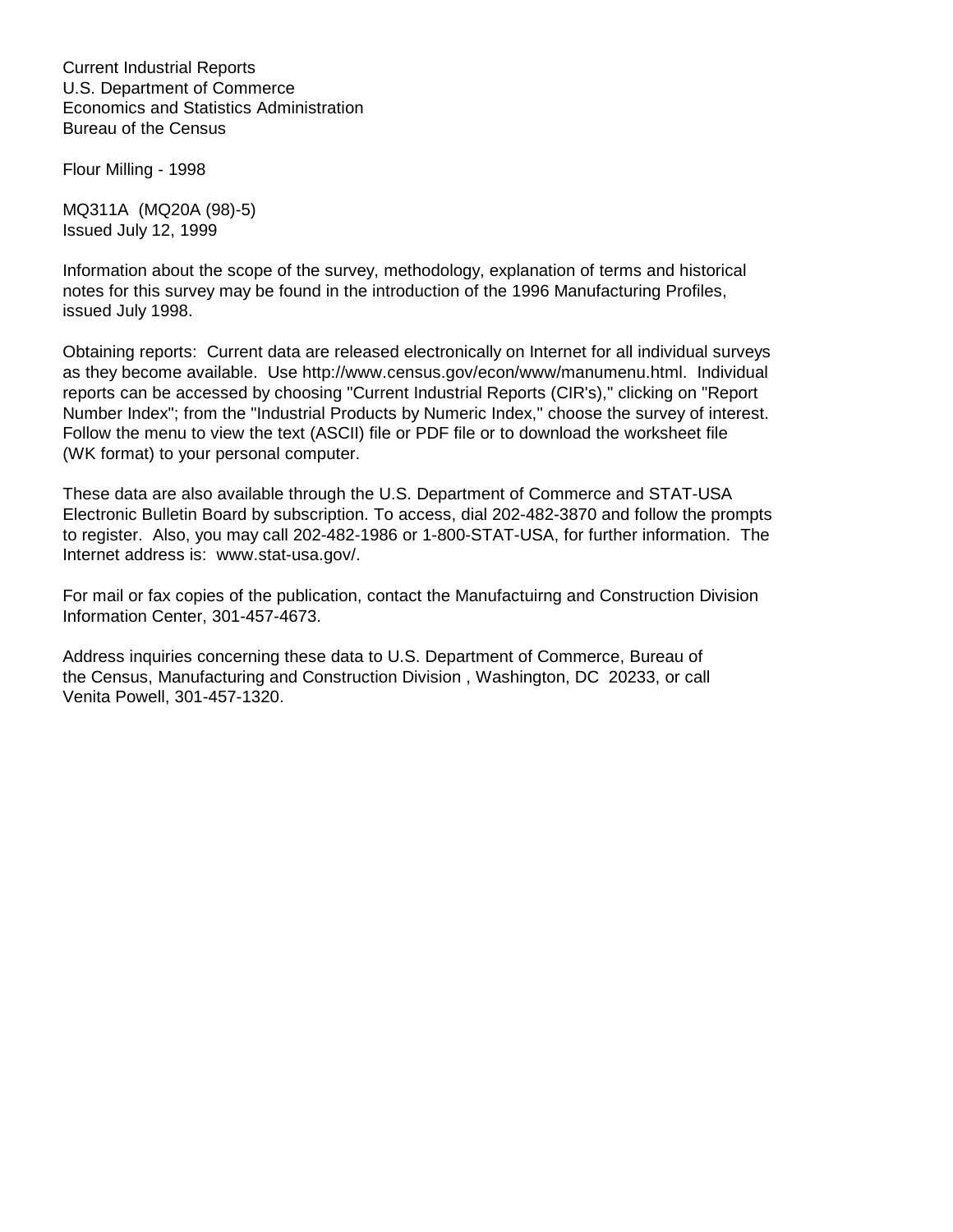Table 1. Summary of Commercial Wheat Milling Production: 1984 to 1998

| Year   | Wheat flour<br>production<br>(1000 cwt.) | Wheat ground<br>for flour<br>(1000) | Millfeed<br>production<br>(1000) | Average pounds per cwt.<br>sack of flour |          |
|--------|------------------------------------------|-------------------------------------|----------------------------------|------------------------------------------|----------|
|        | sacks)                                   | bushels)                            | tons)                            | Wheat                                    | Millfeed |
| 1998   | 398,914                                  | 895,369                             | 6,955                            | 134.7                                    | 34.9     |
| $1997$ | 404,143                                  | 885,843                             | 6,886                            | 131.5                                    | 34.1     |
| 1996   | 397,776                                  | 878,070                             | 7,042                            | 132.4                                    | 35.4     |
| 1995   | 388,689                                  | 869,296                             | 7,144                            | 134.2                                    | 36.8     |
| 1994   | 392,519                                  | 884,707                             | 7,186                            | 135.2                                    | 36.6     |
| 1993   | 387,419                                  | 871,408                             | 6,963                            | 135.0                                    | 35.9     |
| 1992   | 370,829                                  | 833,339                             | 6,707                            | 134.8                                    | 36.2     |
| 1991   | 362,311                                  | 808,966                             | 6,436                            | 134.0                                    | 35.5     |
| 1990   | 354,348                                  | 788,186                             | 6,109                            | 133.5                                    | 34.5     |
| 1989   | 342,762                                  | 761,021                             | 6,072                            | 133.2                                    | 35.4     |
| 1988   | 344,154                                  | 769,699                             | 6,163                            | 134.2                                    | 35.8     |
| 1987   | 341,565                                  | 767,507                             | 6,260                            | 134.8                                    | 36.7     |
| $1986$ | 326,316                                  | 737,537                             | 5,799                            | 135.6                                    | 35.5     |
| 1985   | 313,815                                  | 700,151                             | 5,556                            | 133.9                                    | 35.4     |
| 1984   | 299,832                                  | 675,271                             | 5,426                            | 135.1                                    | 36.2     |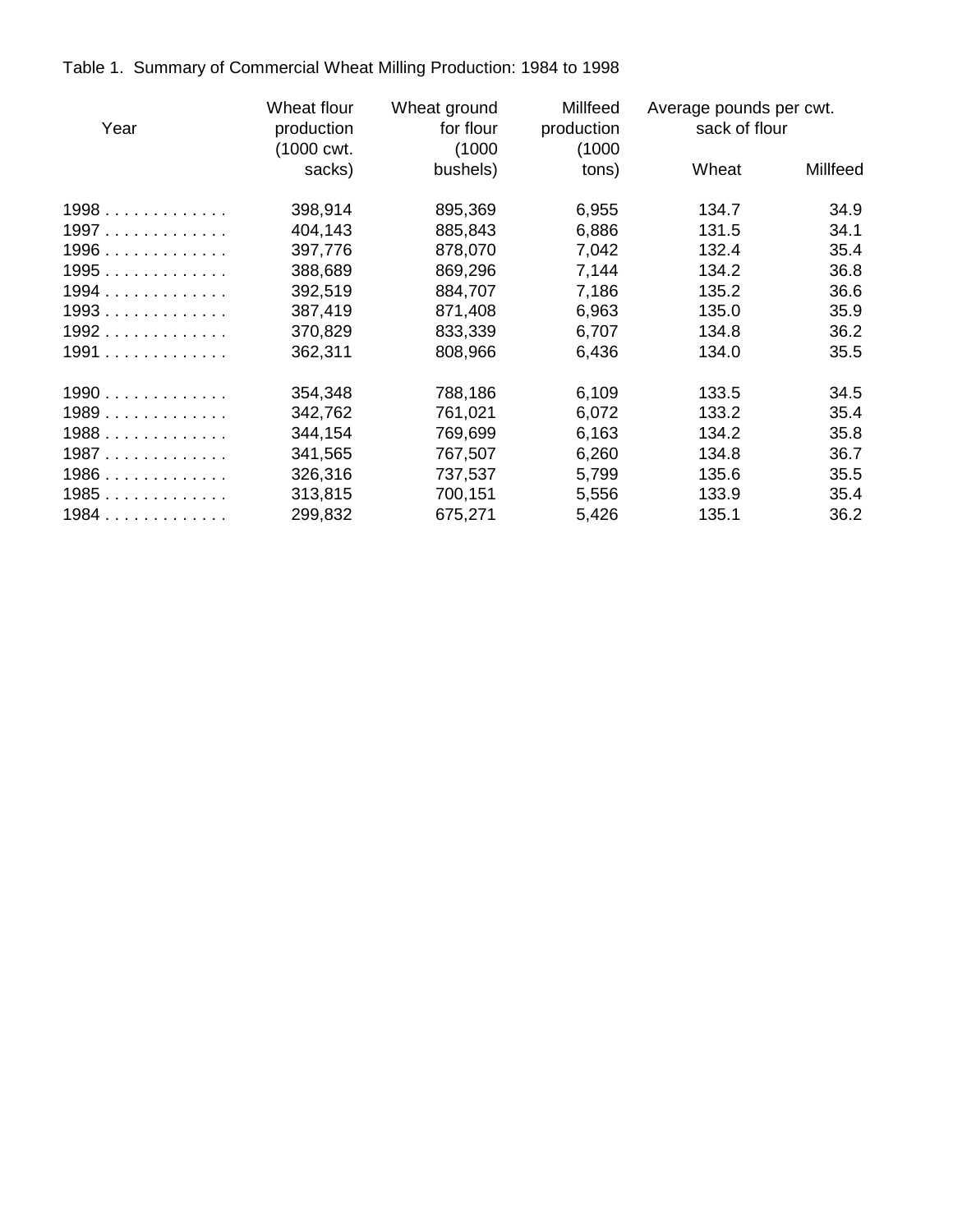## Table 2. Commercial Wheat Milling Production by Quarter: 1998 and 1997

|                  |             |              |            | Daily                 |                       |                         |          |  |
|------------------|-------------|--------------|------------|-----------------------|-----------------------|-------------------------|----------|--|
|                  | Wheat flour | Wheat ground |            | 24-HOUR               |                       | Average pounds per cwt. |          |  |
| Quarter and year | production  | for flour    | Millfeed   | capacity in           | Wheat flour           | sack of flour           |          |  |
|                  | (1000 cwt.  | (1000)       | production | wheat flour           | mill stocks           |                         |          |  |
|                  | sacks)      | bushels)     | (tons)     | $(1000 \text{ cwt.})$ | $(1000 \text{ cwt.})$ | Wheat                   | Millfeed |  |
| 1998             |             |              |            |                       |                       |                         |          |  |
|                  | 398,914     | 895,369      | 6,954,947  | (X)                   | (X)                   | 134.7                   | 34.9     |  |
|                  | 106,525     | 238,580      | 1,871,779  | 1,470                 | r/7,544               | 134.4                   | 35.1     |  |
| Third Quarter    | 100,187     | 224,713      | 1,750,298  | 1,461                 | 7,345                 | 134.6                   | 34.9     |  |
| Second Quarter   | 96,233      | 216,591      | 1,668,693  | 1,453                 | 6,210                 | 135.0                   | 34.7     |  |
|                  | 95,969      | 215,485      | 1,664,177  | 1,450                 | 6,245                 | 134.7                   | 34.7     |  |
| 1997             |             |              |            |                       |                       |                         |          |  |
|                  | 404,143     | 885,843      | 6,886,228  | (X)                   | (X)                   | 131.5                   | 34.1     |  |
|                  | 106,119     | 232,068      | 1,814,214  | 1,449                 | 6,343                 | 131.2                   | 34.2     |  |
|                  | 104,698     | 229,808      | 1,785,812  | 1,433                 | 6,330                 | 131.7                   | 34.1     |  |
| Second Quarter   | 99,558      | 217,429      | 1,679,403  | 1,434                 | 5,820                 | 131.0                   | 33.7     |  |
|                  | 93,768      | 206,538      | 1,606,799  | 1,432                 | 6,040                 | 132.2                   | 34.3     |  |

r Revised by 5 percent or more from previously reported data.

X Not applicable.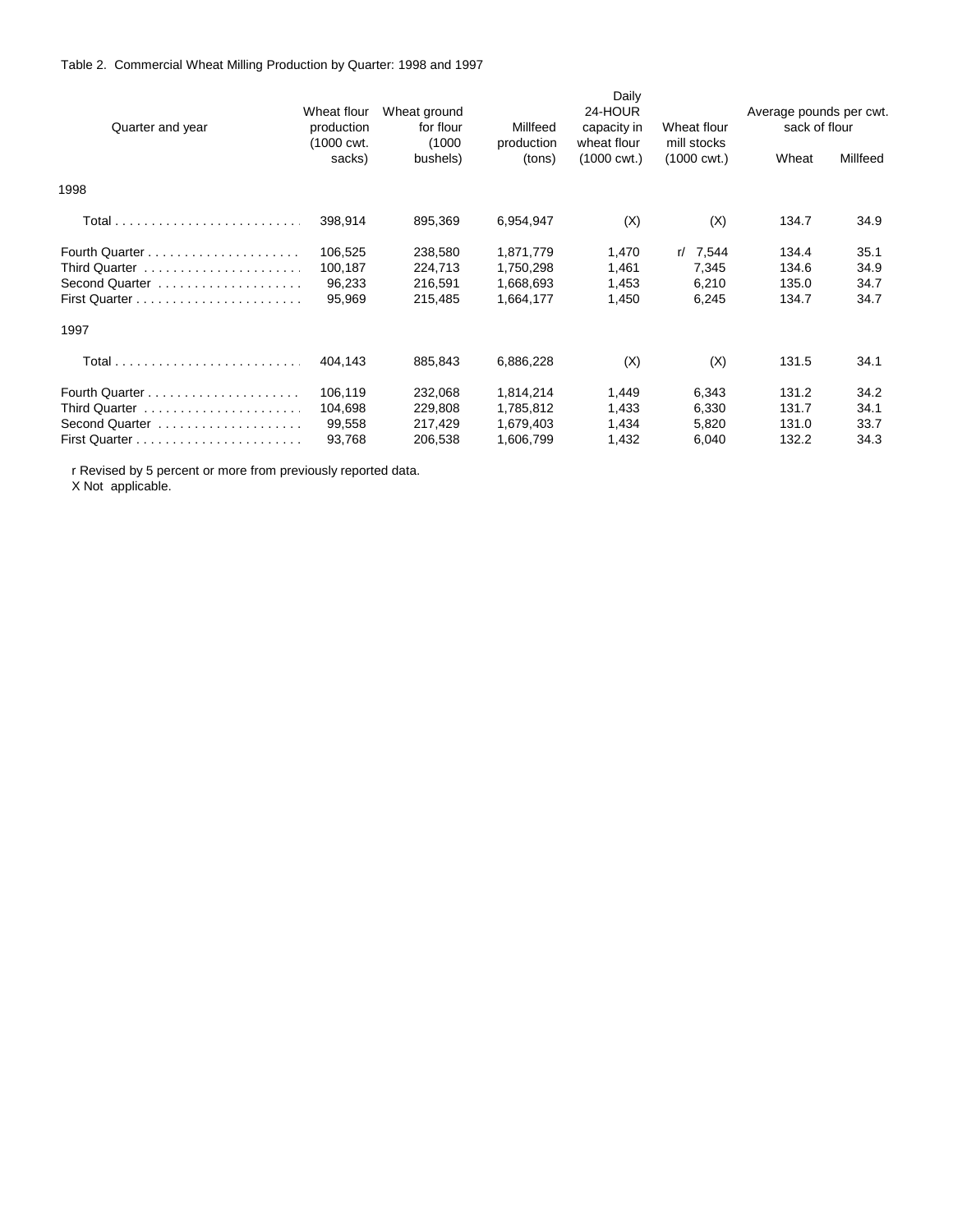Table 3. Commercial Rye Milling Production by Quarter: 1998 and 1997

| Quarter and year |    | Rye flour<br>production<br>(1000 cwt. |    | Rye ground<br>for flour<br>(1000) | Millfeed             | Daily<br>24-HOUR        | Stocks of<br>rye flour | Average pounds ground<br>per cwt. sack of flour |          |
|------------------|----|---------------------------------------|----|-----------------------------------|----------------------|-------------------------|------------------------|-------------------------------------------------|----------|
|                  |    | sacks)                                |    | bushels)                          | production<br>(tons) | capacity<br>(1000 cwt.) | (1000 cwt.)            | Rye                                             | Millfeed |
| 1998             |    |                                       |    |                                   |                      |                         |                        |                                                 |          |
|                  |    | r/1,617                               | r/ | 3,670                             | (D)                  | (X)                     | (X)                    | 124.8                                           | 18.9     |
| Fourth quarter   | r/ | 447                                   |    | 1,109                             | (D)                  | 11                      | 21                     | 136.2                                           | 20.3     |
|                  | r/ | 427                                   | r/ | 956                               | (D)                  | 11                      | 20<br>r/               | 122.2                                           | 21.0     |
| Second quarter   |    | 381                                   | r/ | 835                               | (D)                  | 11                      | 19                     | 121.3                                           | 18.1     |
|                  | r/ | 362                                   | r/ | 770                               | (D)                  | 11                      | 17                     | 117.4                                           | 15.6     |
| 1997             |    |                                       |    |                                   |                      |                         |                        |                                                 |          |
|                  |    | 1,396                                 |    | 3,291                             | 12,384               | (X)                     | (X)                    | 132.0                                           | 17.7     |
| Fourth quarter   |    | 387                                   |    | 888                               | 3,243                | 12                      | 21                     | 128.5                                           | 16.8     |
|                  |    | 345                                   |    | 827                               | 3,293                | 12                      | 26                     | 134.2                                           | 19.1     |
| Second quarter   |    | 337                                   |    | 786                               | 2,868                | $12 \overline{ }$       | 27                     | 130.6                                           | 17.0     |
|                  |    | 327                                   |    | 790                               | 2,980                | 12                      | (D)                    | 135.3                                           | 18.2     |

D Withheld to avoid disclosing data for individual companies.

r Revised by 5 percent or more from previously reported data.

X Not applicable.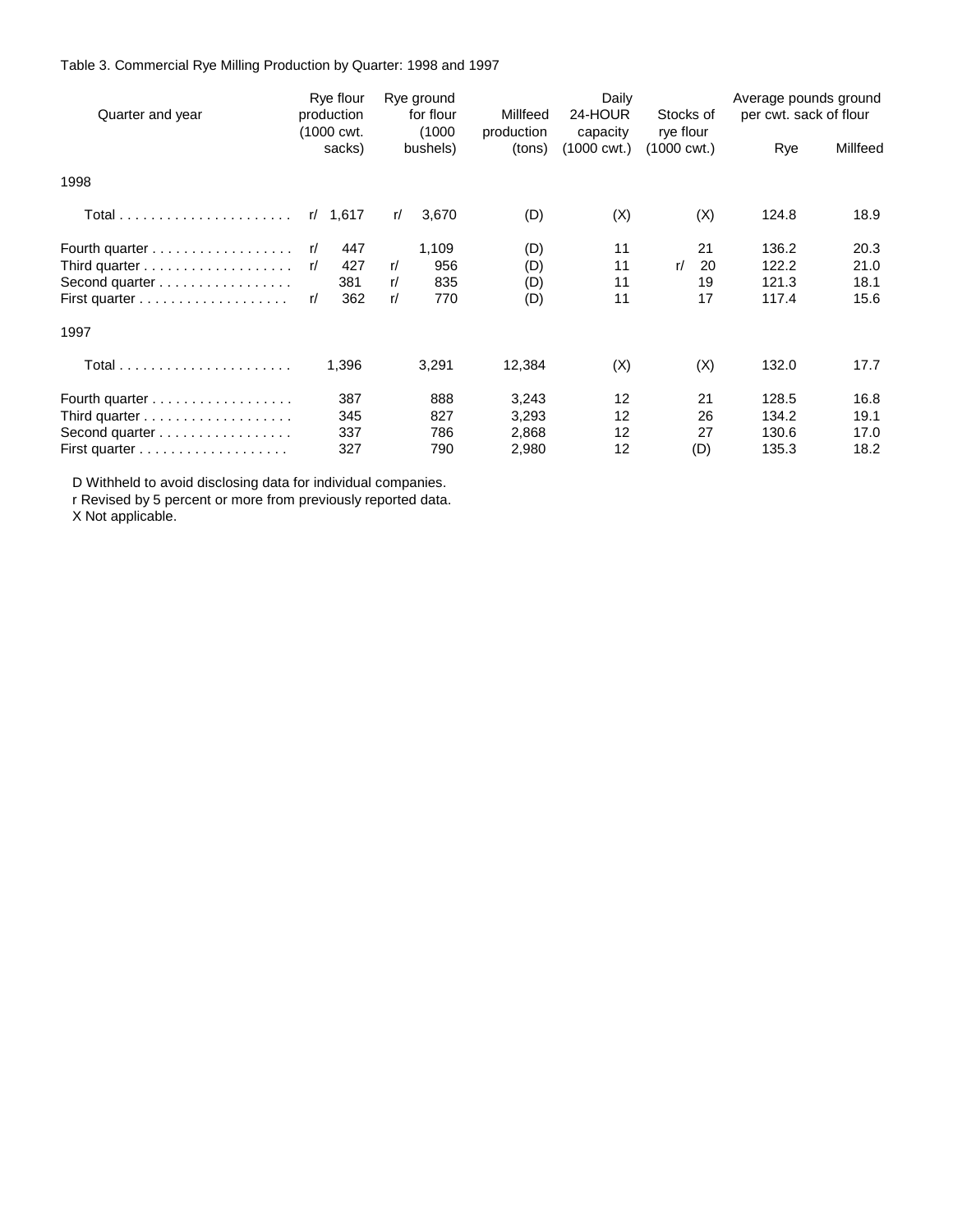Table 4A. Summary of Commercial Wheat Milling Production by Geographic Areas: 1998 and 1997

|                                                |                                   | 1998                                            |                                              |                                   | 1997                                            |                                              |  |  |  |
|------------------------------------------------|-----------------------------------|-------------------------------------------------|----------------------------------------------|-----------------------------------|-------------------------------------------------|----------------------------------------------|--|--|--|
|                                                |                                   | Wheat flour production                          |                                              |                                   | Wheat flour production                          |                                              |  |  |  |
| Geographic area                                | <b>Total (1000</b><br>cwt. sacks) | Wheat ground<br>for flour<br>(1000)<br>bushels) | Daily<br>24-HOUR<br>capacity<br>(cwt. sacks) | <b>Total (1000</b><br>cwt. sacks) | Wheat ground<br>for flour<br>(1000)<br>bushels) | Daily<br>24-HOUR<br>capacity<br>(cwt. sacks) |  |  |  |
|                                                |                                   |                                                 |                                              |                                   |                                                 |                                              |  |  |  |
| United States                                  | 398,914                           | 895,369                                         | 1,469,668                                    | 404,143                           | 885,843                                         | 1,448,878                                    |  |  |  |
| California and                                 |                                   |                                                 |                                              |                                   |                                                 |                                              |  |  |  |
| Hawaii                                         | 30,527                            | 68,407                                          | 104,980                                      | 30,105                            | 66,783                                          | 103,280                                      |  |  |  |
|                                                | 9,508                             | 21,134                                          | 31,800                                       | 9,264                             | 20,629                                          | 31,800                                       |  |  |  |
|                                                | (D)                               | (D)                                             | (D)                                          | (D)                               | (D)                                             | (D)                                          |  |  |  |
|                                                | 20,619                            | 46,880                                          | 67,718                                       | 19,510                            | 44,789                                          | 67,218                                       |  |  |  |
|                                                | (D)                               | (D)                                             | (D)                                          | (D)                               | (D)                                             | (D)                                          |  |  |  |
| $lowa \ldots \ldots \ldots \ldots \ldots$      | (D)                               | (D)                                             | (D)                                          | (D)                               | (D)                                             | (D)                                          |  |  |  |
| Kansas                                         | 40,278                            | 88,831                                          | 160,844                                      | 39,175                            | 85,809                                          | 154,560                                      |  |  |  |
| Michigan                                       | 7,739                             | 17,404                                          | 32,000                                       | 7,856                             | 17,702                                          | 32,000                                       |  |  |  |
| Minnesota $\ldots \ldots \ldots \ldots \ldots$ | 33,999                            | 73,940                                          | 120,480                                      | 34,410                            | 76,196                                          | 120,480                                      |  |  |  |
| Missouri                                       | 26,336                            | 58,740                                          | 98,095                                       | 27,697                            | 60,558                                          | 98,250                                       |  |  |  |
| New York                                       | 27,508                            | 61,995                                          | 107,874                                      | 28,198                            | 62,636                                          | 105,874                                      |  |  |  |
| North Carolina                                 | 11,508                            | 25,492                                          | 40,075                                       | 12,155                            | 25,817                                          | 40,075                                       |  |  |  |
|                                                | 24,310                            | 55,186                                          | 88,868                                       | 23,791                            | 53,192                                          | 84,868                                       |  |  |  |
| Oklahoma<br>Oregon and                         | 8,113                             | 18,489<br>r/                                    | 30,500                                       | 8,312                             | 19,590                                          | 30,500                                       |  |  |  |
| Washington                                     | 13,150                            | 29,398<br>r/                                    | 52,233                                       | 13,473                            | 29,895                                          | 51,472                                       |  |  |  |
| Pennsylvania                                   | 17,354                            | 38,351                                          | 59,262                                       | 16,178                            | 36,074                                          | 58,622                                       |  |  |  |
| Tennessee                                      | 15,580                            | 36,673                                          | 55.429                                       | 15.597                            | 35.731                                          | 54,859                                       |  |  |  |
|                                                | 14,649                            | 32,849                                          | 49,500                                       | 15,073                            | 33,510                                          | 50,060                                       |  |  |  |
| All other states                               | 71,575                            | 162,967                                         | 282,610                                      | 78,137                            | 160,386                                         | 282,285                                      |  |  |  |

 D Withheld to avoid disclosing data for individual companies. r Revised by 5 percent or more previously reported data.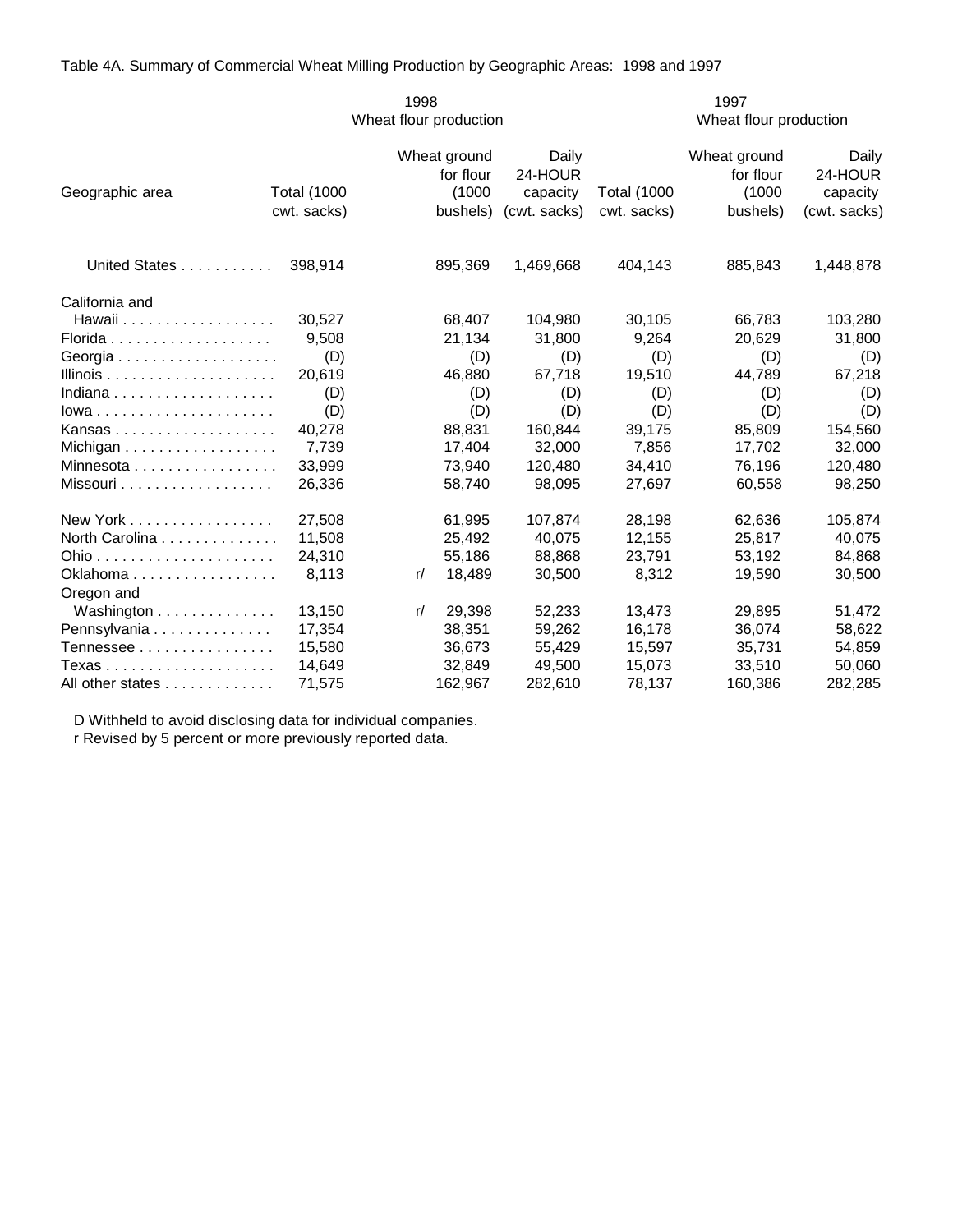| Geographic area                        | Total            | First<br>quarter | Second<br>quarter | <b>Third</b><br>quarter | Fourth<br>quarter |
|----------------------------------------|------------------|------------------|-------------------|-------------------------|-------------------|
| 1998                                   |                  |                  |                   |                         |                   |
| United States                          | 398,914          | 95,969           | 96,233            | 100,187                 | 106,525           |
| California and                         |                  |                  |                   |                         |                   |
| Hawaii<br>Florida                      | 30,527<br>9,508  | 7,594<br>2,299   | 7,576<br>2,131    | 7,443<br>2,392          | 7,914<br>2,686    |
| Georgia                                | (D)              | (D)              | (D)               | (D)                     | (D)               |
| Illinois                               | 20,619           | 4,730            | 4,848             | 5,201                   | 5,840             |
| Indiana                                | (D)              | (D)              | (D)               | (D)                     | (D)               |
| lowa                                   | (D)              | (D)              | (D)               | (D)                     | (D)               |
| Kansas<br>Michigan                     | 40,278<br>7,739  | 9,395<br>1,845   | 9,487<br>1,927    | 10,336<br>2,000         | 11,060<br>1,967   |
| Minnesota                              | 33,999           | 7,959            | 7,785             | 8,855                   | 9,400             |
| Missouri                               | 26,336           | 6,297            | 6,568             | 6,552                   | 6,919             |
| New York                               | 27,508           | 7,038            | 7,120             | 6,613                   | 6,737             |
| North Carolina                         | 11,508           | 2,677            | 2,850             | 2,984                   | 2,997             |
| Ohio                                   | 24,310           | 6,464            | 5,670             | 5,826                   | 6,350             |
| Oklahoma<br>Oregon and                 | 8,113            | 1,993<br>r/      | 2,130             | 1,945<br>r/             | 2,045<br>r/       |
| Washington                             | 13,150           | 3,226            | 3,156             | 3,296                   | 3,472             |
| Pennsylvania                           | 17,354           | 4,183<br>r/      | 4,115<br>r/       | 4,209<br>r/             | 4,847<br>r/       |
| Tennessee<br>Texas                     | 15,580<br>14,649 | 3,674<br>3,505   | 3,873<br>3,532    | 3,979<br>3,716          | 4,054<br>3,896    |
| All other states                       | 71,575           | 16,728           | 17,093            | 18,255                  | 19,499            |
| 1997                                   |                  |                  |                   |                         |                   |
| United States                          | 404,143          | 93,768           | 99,558            | 104,698                 | 106,119           |
| California and                         |                  |                  |                   |                         |                   |
| Hawaii                                 | 30,105           | 7,110            | 7,417             | 7,688                   | 7,890             |
| Florida                                | 9,264            | 2,286            | 2,245             | 2,350                   | 2,383             |
| Georgia<br>Illinois                    | (D)<br>19,510    | (D)<br>4,492     | (D)<br>4,715      | (D)<br>4,957            | (D)<br>5,346      |
| Indiana                                | (D)              | (D)              | (D)               | (D)                     | (D)               |
| lowa                                   | (D)              | (D)              | (D)               | (D)                     | (D)               |
| Kansas                                 | 39,175           | 9,378            | 9,398             | 10,252                  | 10,147            |
| Michigan $\ldots \ldots \ldots \ldots$ | 7,856            | 1,768            | 1,919             | 2,037                   | 2,132             |
| Minnesota                              | 34,410           | 8,118            | 8,309             | 8,680                   | 9,203             |
| Missouri                               | 27,697           | 6,225            | 6,748             | 7,252                   | 7,472             |
| New York                               | 28,198           | 6,433            | 6,926             | 7,431                   | 7,408             |
| North Carolina                         | 12,155           | 2,767            | 3,097             | 3,169                   | 3,122             |
| Ohio                                   | 23,791           | 5,155            | 5,743             | 6,375                   | 6,518             |
| Oklahoma<br>Oregon and                 | 8,312            | 1,921            | 2,059             | 2,114                   | 2,218             |
| Washington                             | 13,473           | 3,205            | 3,358             | 3,477                   | 3,433             |
| Pennsylvania                           | 16,178           | 3,773            | 4,081             | 4,119                   | 4,205             |
| Tennessee                              | 15,597           | 3,597            | 3,749             | 4,103                   | 4,148             |
| Texas                                  | 15,073           | 3,630            | 3,777             | 3,834                   | 3,832             |
| All other states                       | 78,137           | 18,538           | 19,692            | 20,038                  | 19,869            |

Table 4B. Quantity of Wheat Flour Produced by Geographic Area: 1998 and 1997 [1000 cwt. sacks]

D Withheld to avoid disclosing data for individual companies.

r Revised by 5 percent or more from previously reported data.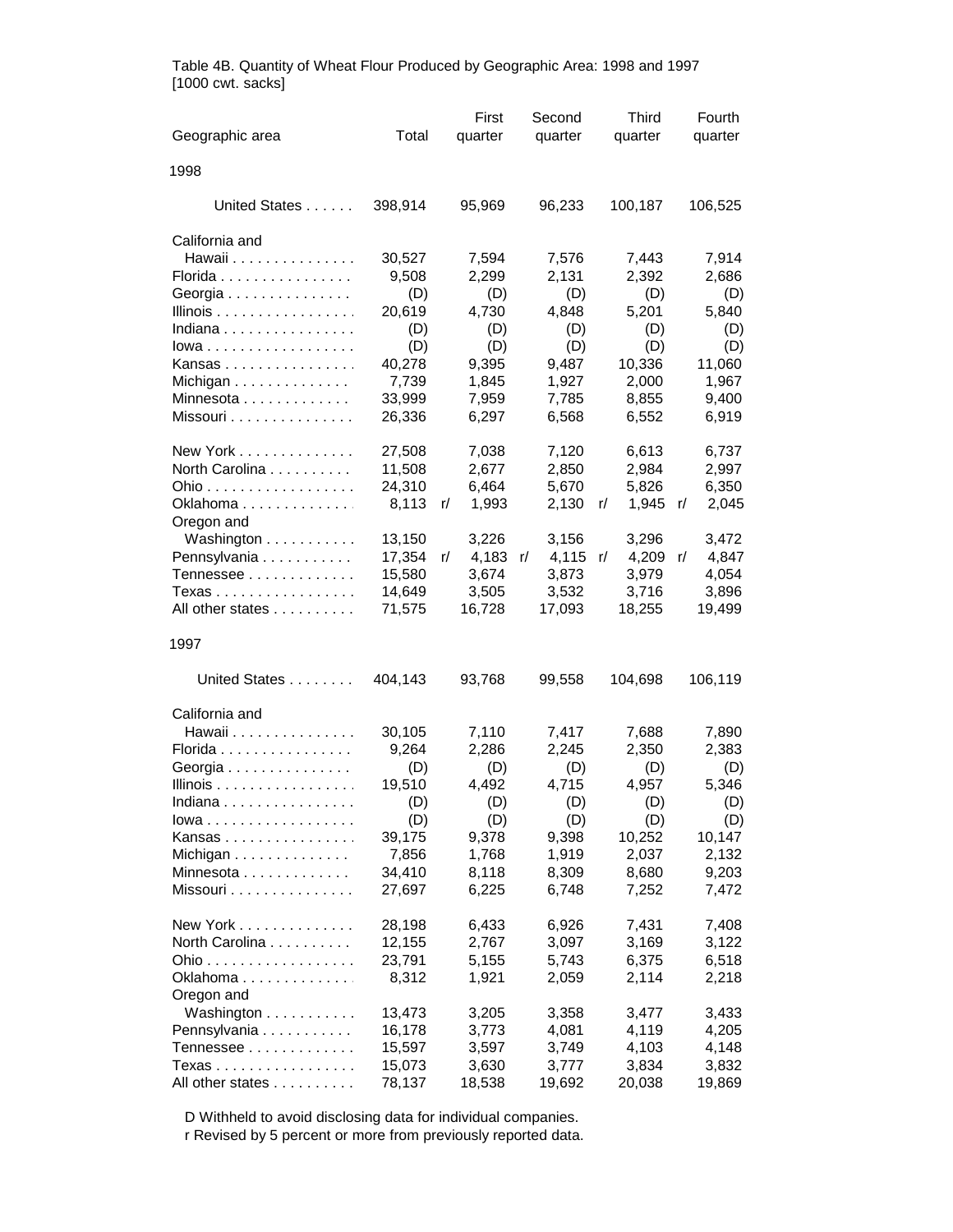|                                    |                  | First           | Second           | <b>Third</b>    | Fourth           |  |
|------------------------------------|------------------|-----------------|------------------|-----------------|------------------|--|
| Geographic area                    | Total            | quarter         | quarter          | quarter         | quarter          |  |
| 1998                               |                  |                 |                  |                 |                  |  |
| United States                      | 895,369          | 215,485         | 216,591          | 224,713         | 238,580          |  |
| California and                     |                  |                 |                  |                 |                  |  |
| Hawaii                             | 68,407           | 17,019          | 16,922           | 16,873          | 17,593           |  |
| Florida                            | 21,134           | 5,116           | 4,715            | 5,288           | 6,015            |  |
| Georgia                            | (D)              | (D)             | (D)              | (D)             | (D)              |  |
| Illinois                           | 46,880           | 10,783          | 11,008           | 11,797          | 13,292           |  |
| Indiana                            | (D)              | (D)             | (D)              | (D)             | (D)              |  |
| $Iowa \ldots \ldots \ldots \ldots$ | (D)              | (D)             | (D)              | (D)             | (D)              |  |
| Kansas                             | 88,831           | 20,747<br>4,131 | 20,878<br>4,287  | 22,832<br>4,505 | 24,374<br>4,481  |  |
| Michigan<br>Minnesota              | 17,404<br>73,940 | 17,258          | 16,928           | 19,302          | 20,452           |  |
| Missouri                           | 58,740           | 14,091          | 14,658           | 14,696          | 15,295           |  |
|                                    |                  |                 |                  |                 |                  |  |
| New York                           | 61,995           | 15,901          | 16,036           | 15,134          | 14,924           |  |
| North Carolina                     | 25,492           | 5,909           | 6,242            | 6,667           | 6,674            |  |
| Ohio                               | 55,186           | 14,729          | 12,965           | 13,146          | 14,346           |  |
| Oklahoma<br>Oregon and             | 18,489           | 4,552<br>r/     | 4,890<br>r/      | 4,381<br>r/     | 4,666<br>r/      |  |
| Washington                         | 29,398           | 7,203           | 7,053<br>r/      | 7,365<br>r/     | 7,777            |  |
| Pennsylvania                       | 38,351           | 9,126           | 9,223            | 9,308           | 10,694           |  |
| Tennessee                          | 36,673           | 8,694           | 9,112            | 9,272           | 9,595            |  |
| Texas                              | 32,849           | 7,839           | 7,883            | 8,375           | 8,752            |  |
| All other states                   | 162,967          | 38,266          | 39,595           | 41,010          | 44,096           |  |
| 1997                               |                  |                 |                  |                 |                  |  |
| United States                      | 885,843          | 206,538         | 217,429          | 229,808         | 232,068          |  |
| California and                     |                  |                 |                  |                 |                  |  |
| Hawaii                             | 66,783           | 15,777          | 16,304           | 17,046          | 17,656           |  |
| Florida                            | 20,629           | 5,039           | 5,013            | 5,254           | 5,323            |  |
| Georgia                            | (D)              | (D)             | (D)              | (D)             | (D)              |  |
| Illinois                           | 44,789           | 10,308          | 10,734           | 11,604          | 12,143           |  |
| Indiana                            | (D)              | (D)             | (D)              | (D)             | (D)              |  |
| lowa                               | (D)              | (D)             | (D)              | (D)             | (D)              |  |
| Kansas                             | 85,809           | 20,563          | 20,688           | 22,472          | 22,086           |  |
| Michigan                           | 17,702<br>76,196 | 3,979<br>18,360 | 4,334            | 4,632<br>19,383 | 4,757            |  |
| Minnesota<br>Missouri              | 60,558           | 13,578          | 18,225<br>14,728 | 15,933          | 20,228<br>16,319 |  |
|                                    |                  |                 |                  |                 |                  |  |
| New York                           | 62,636           | 14,325          | 15,388           | 16,482          | 16,441           |  |
| North Carolina                     | 25,817           | 5,860           | 6,491            | 6,822           | 6,644            |  |
| Ohio                               | 53,192           | 11,644          | 12,863           | 14,183          | 14,502           |  |
| Oklahoma<br>Oregon and             | 19,590           | 4,532           | 4,766            | 4,997           | 5,295            |  |
| Washington                         | 29,895           | 7,146           | 7,533            | 7,647           | 7,569            |  |
| Pennsylvania                       | 36,074           | 8,398           | 9,121            | 9,221           | 9,334            |  |
| Tennessee                          | 35,731           | 8,288           | 8,585            | 9,448           | 9,410            |  |
| Texas                              | 33,510           | 8,013           | 8,280            | 8,568           | 8,649            |  |
| All other states                   | 160,386          | 37,520          | 40,542           | 41,385          | 40,939           |  |

Table 4C. Quantity of Wheat Ground for Flour by Geographic Area: 1998 and 1997 [1000 bushels]

D Withheld to avoid disclosing data for individual companies.

r Revised by 5 percent or more from previously reported data.